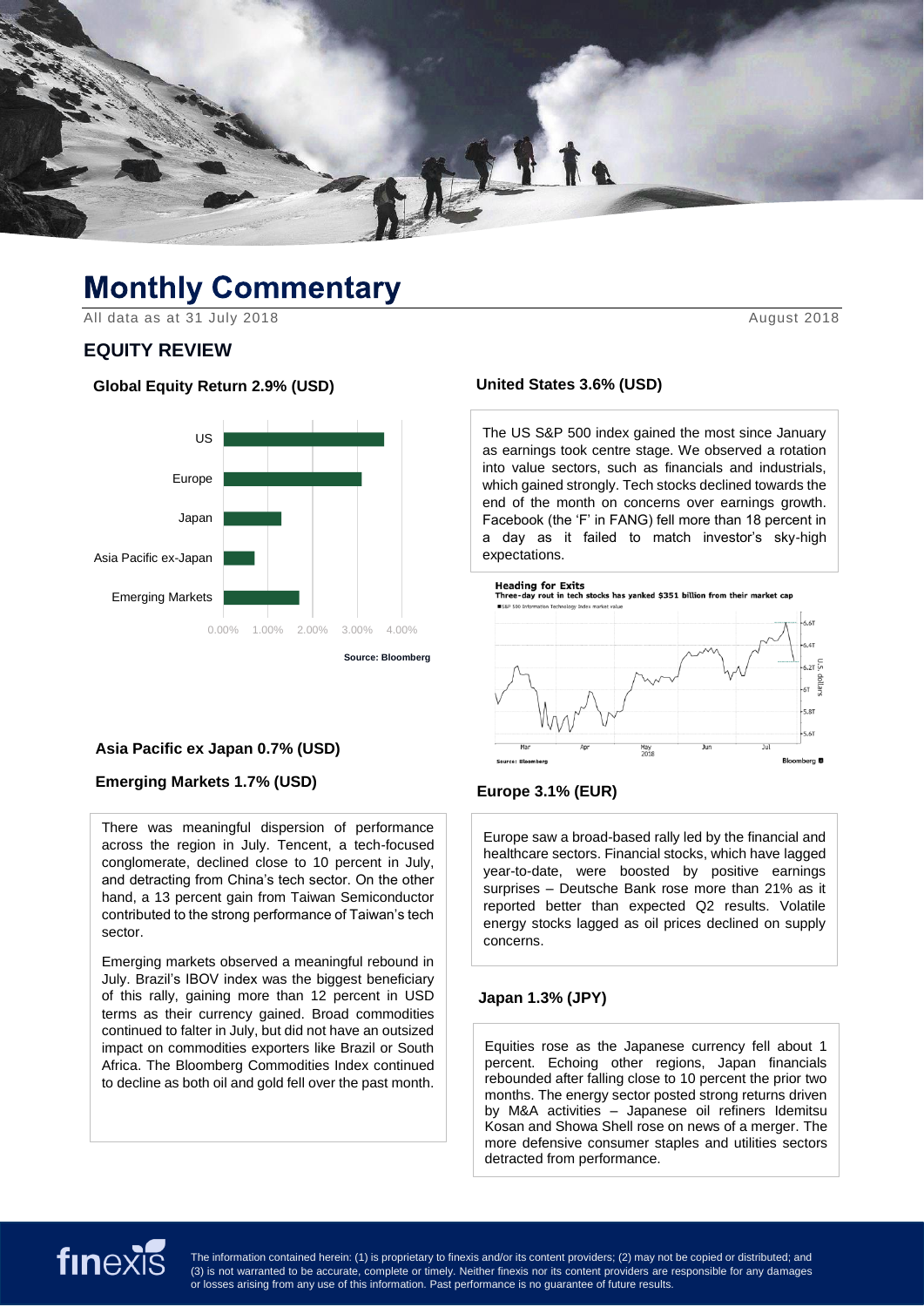# **FIXED INCOME REVIEW**

#### **Sovereign**

Sovereign bonds declined as equity markets rose. The safe-haven asset had enjoyed strong rallies prior to July on fears of a growth slowdown amidst a worsening trade spat. These fears were more muted the past month, as markets turned their attention to the prospect of higher yields (which would lead to lower bond prices). Speculation that the Bank of Japan (BoJ) would start to seriously consider removing some of their accommodative monetary policy measures also added to the negative sentiment around sovereign bonds.



Treedom of Frovenient<br>Japan's 10-year yield climbs after BOJ pledges more flexibility in range at hood viole



#### **Investment Grade**

Investment Grade (IG) bonds rallied alongside other spread products. Like high yield bonds, strong corporate earnings were positive, though gains were relatively smaller as IG valuations (as indicated by historically tight spreads) remain more unattractive.

## **High Yield (HY)**

High Yield (HY) bonds performed the best among the various spread products (non-government bonds) in the fixed income space. Strong corporate earnings, together with continued low default rates continue to benefit the segment. Relatively high coupon, with the tightening of spread contributed to most of the gains over the past month, and benefitting our outsized allocation to this segment.

#### **Asian bonds**

Asian bonds rallied in tandem with EM bonds. Although economic indicators (such as the Purchasing Manager Index) out of China were weaker than expected, it reflected a moderation of economic activity, rather than a sharp slowdown of the second largest economy in the world. Dollar-denominated bonds rose meaningfully after declining for most of the year, and as valuations may have become more attractive to investors.

### **Emerging Markets Debt (EMD)**

Emerging Market (EM) bonds rose. Latin American bonds, which were battered severely over the previous months, bounced back strongly led by Brazilian bonds – mimicking the rally in Brazilian equities. A generally riskon sentiment was conducive for EMD alongside the other riskier bond segments and benefitting our overweight versus investment grade bonds (which we have zero exposure to).

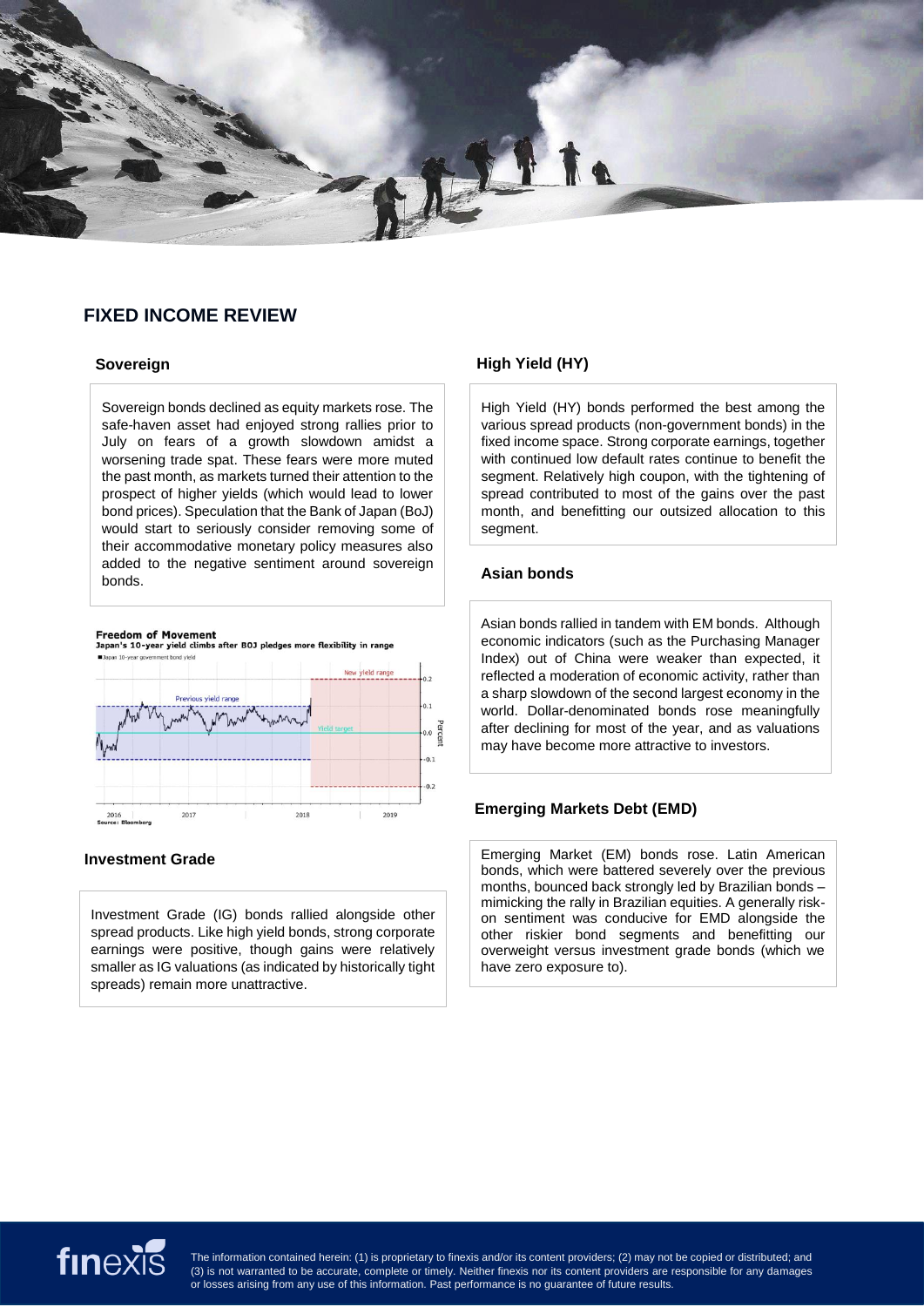

# **OUTLOOK AND STRATEGY**

Markets were more optimistic in July, even as the US announced that it was considering more than US\$200bn of tariffs on China, in a continuation of the trade skirmish that has plagued the markets for most of the year. On the whole, markets continue to balance a potential deterioration in globalisation (and the next global slowdown), with robust corporate fundamentals that are still supporting financial markets.

#### **Equities**

**US equities** have continued to benefit from strong economic data and corporate earnings growth. That said, we note that earnings forecasts, especially around the more richly-valued sectors, are increasingly at risk of getting too far ahead of themselves. The massive declines in Facebook and Netflix were a stark reminder of the risks that are involved when investing into companies where expectations leave little room for error. Our strategy of allocating to financials was predicated on valuations that are relatively more attractive, and yet still benefitting from favourable tailwinds (higher interest rates are positive for banks). At the same time, we maintain our exposure to the earnings potential of the high growth small-cap segment of the market.

Growth has continued to moderate in **Europe**, as indicated by July's Eurozone Purchasing Manager's Index (PMI). Despite the moderation, the European Central Bank (ECB) has been firm in pulling back on their accommodative policies as the economy continues to expand, albeit at a slower pace. That said, the positive performance of European equities over the past month, boosted by positive earnings surprises, may present opportunities if they are more sustainable.

**Japanese** corporates continue to report encouraging earnings, though equity markets continue to be largely driven by currency movements. The latest from the Bank of Japan (BoJ) is largely more of the same accommodative policies, though they gave themselves some flexibility in adjusting these measures. We are on the lookout for catalysts that would prompt us to review our neutral allocation to Japan.

As markets adjusted to the prospect of a protracted trade skirmish, we observed a larger dispersion of performance across the **Asia Pacific ex-Japan** region. While most of the region's markets were positive in July, China was down 2.7 percent in USD terms. That said, we believe that valuations are at attractive levels at this point, and should help to limit any downside.

Emerging market equities got some respite from the recent sell-off as market participants adjust to the commentary coming out of the US-China trade spat. Weakening commodity prices, along with the prospect of a stronger dollar continues to be the main considerations for the region. We expect heightened volatility around the EM markets until the prevalent risk factors become clearer.

#### **Fixed income**

Interest rates continue their trend upwards. The Fed is expected to continue raising rates until at least 2019, while the ECB looks to wind down its QE program completely by the end of 2018. Though the BoJ has kept their monetary policy unchanged, they are also expected to tighten their policy eventually. Our allocation to **sovereign bonds** is premised on rising uncertainty around global markets today – as a safe-haven asset, sovereign bonds would help cushion any potential losses from the riskier equity and fixed income segments in a risk-off scenario.

**Investment Grade (IG)** bonds continue to be unattractive from a risk to reward perspective. The spreads (risk premium) between IG bonds and sovereign bonds are tight from a historical perspective, and would not provide a sufficient cushion when interest rates rise, or in a risk-off scenario. For the same reason, IG bonds are also unlikely to outperform in a risk-on environment, since there is not much room for spreads to tighten further. It is for these reasons we have no exposures to this segment today.

**Emerging market debt** enjoyed a meaningful recovery in July. Despite a slowdown in China, overall fundamentals in the EM have not yet deteriorated significantly. Furthermore, there is still room for credit spreads tighten in the near term. Exposure to EM bonds are kept to the shorter duration to minimise the negative impact from rising interest rates, while still enjoying relatively high coupons.

**Asian bonds** performed fairly well in July after a lacklustre first half of the year. As there is still room for credit spreads to tighten, Asian bonds have become increasingly attractive. That said, we have taken a more cautious approach as China and US have embarked on tit-for-tat tariffs; and are paying close attention to the relevant risk indicators. A short duration bias would help to dampen volatility and reduce interest rate risks.

**High Yield bonds** are expected to remain buoyant as corporate earnings are expected to remain strong in the US, with default rates still at low levels – a majority of companies in the US have reported better than expected

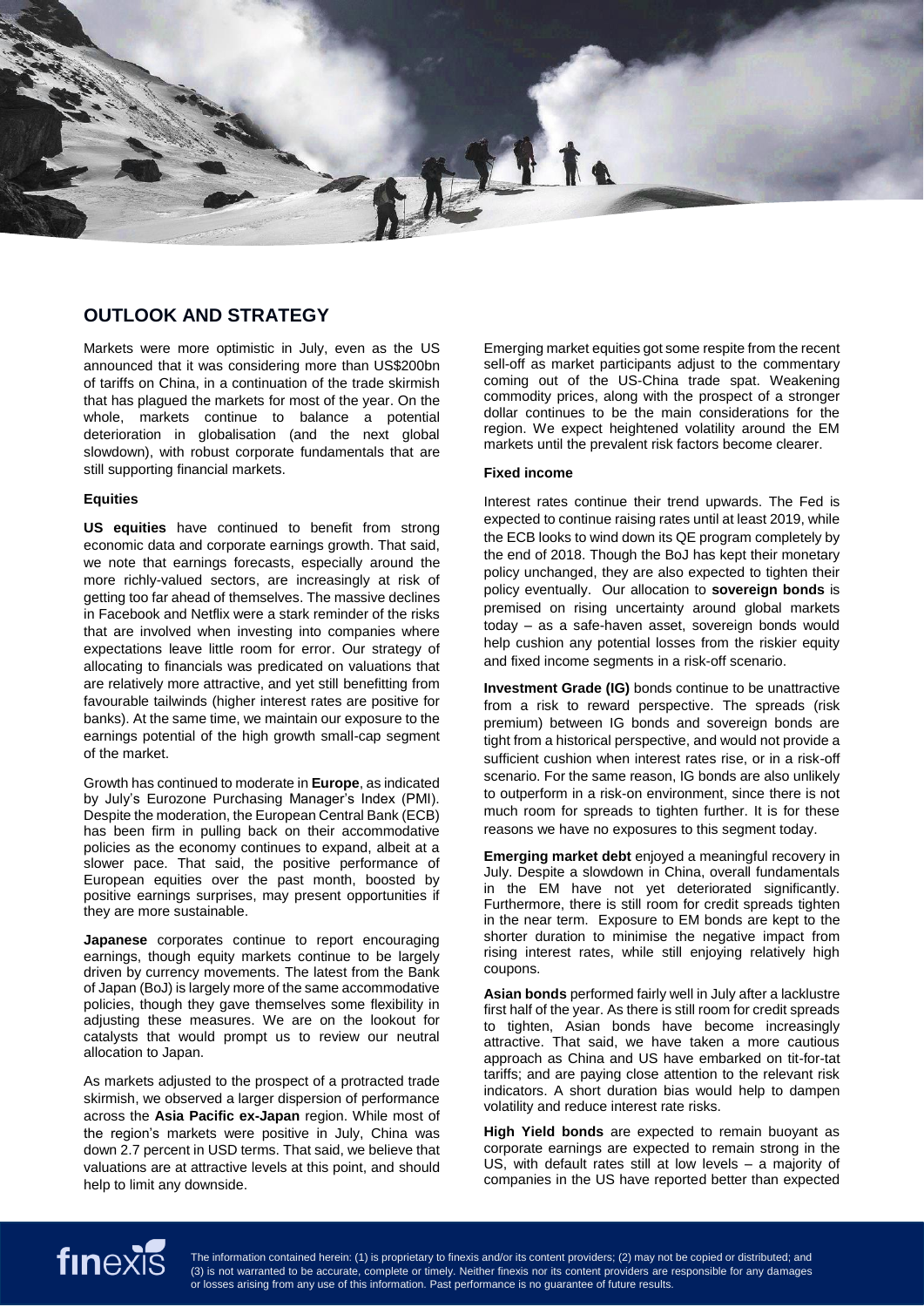

earnings in Q2. Similar to EMD and Asian bonds, we maintain a short duration bias to the high yield segment.

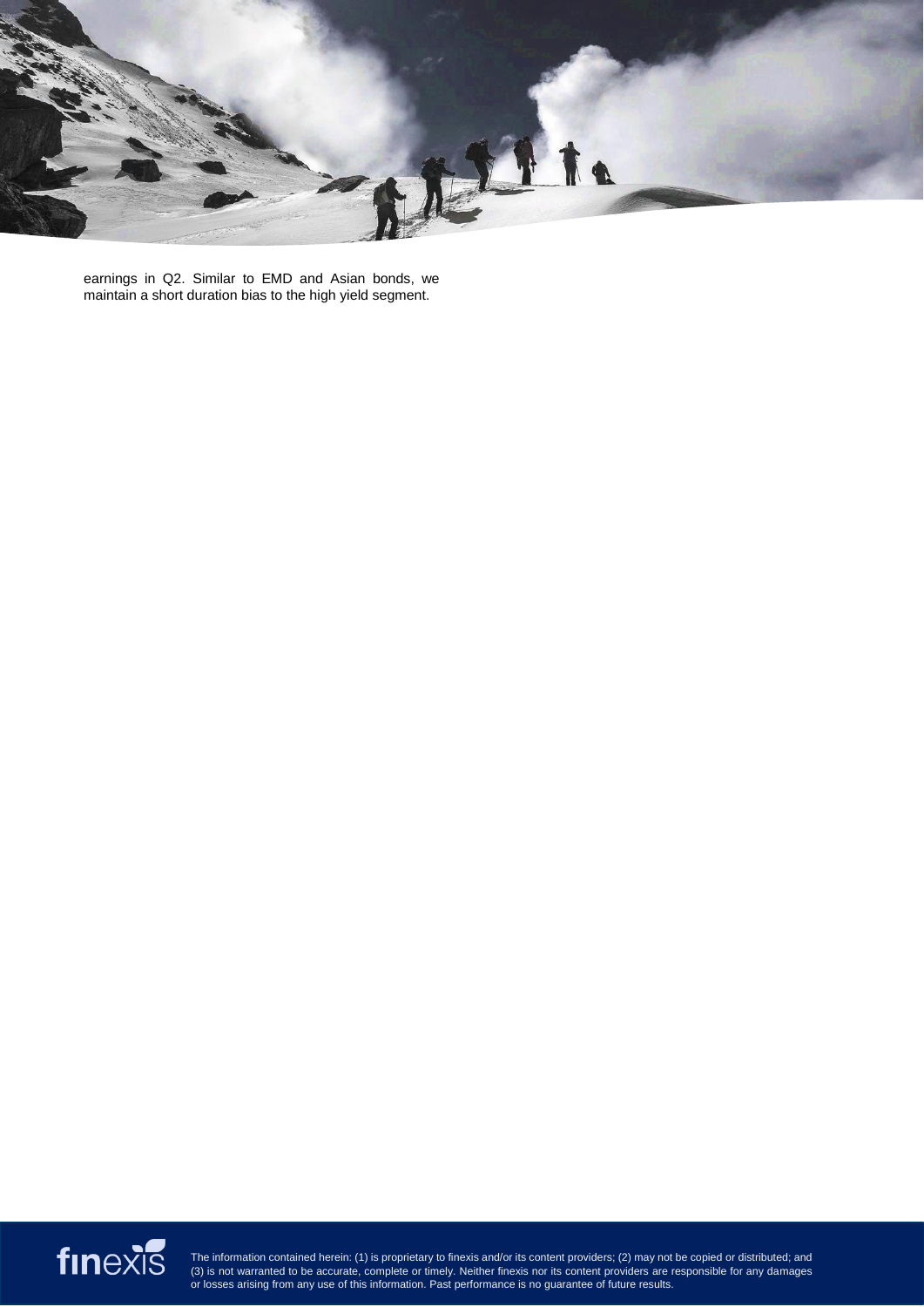

#### **MARKET PERFORMANCE**

| <b>Regional Equity</b>  | <b>MTD</b> | <b>YTD</b> |
|-------------------------|------------|------------|
| Global                  | 2.9%       | 1.3%       |
| US                      | 3.6%       | 5.3%       |
| Europe                  | 3.1%       | 0.6%       |
| Japan                   | 1.3%       | $-3.5%$    |
| Asia Pacific ex-Japan   | 0.7%       | $-4.7%$    |
| <b>Emerging Markets</b> | 1.7%       | $-6.1%$    |

| <b>Fixed Income</b>         | <b>MTD</b> | YTD     |
|-----------------------------|------------|---------|
| Global Aggregate            | $-0.2%$    | $-1.6%$ |
| High Yield                  | 1.3%       | 1.0%    |
| Asia                        | 0.7%       | $-1.7%$ |
| <b>Emerging Market Debt</b> | 1.7%       | $-2.2%$ |

| <b>Currencies</b> | <b>MTD</b> | YTD.    |
|-------------------|------------|---------|
| USD/SGD           | $-0.1\%$   | 1.9%    |
| <b>FUR/SGD</b>    | $0.0\%$    | $-0.8%$ |
| JPY/SGD           | $-1.1\%$   | 2.6%    |

| <b>Commodity</b> | <b>MTD</b> | YTD      |
|------------------|------------|----------|
| Gold             | $-2.3%$    | $-6.1\%$ |
| <b>WTI Crude</b> | -7.3%      | 13.8%    |

Source: Bloomberg. All returns in index currency terms.

| <b>Country</b> | <b>MTD</b> | <b>YTD</b> |
|----------------|------------|------------|
| Australia      | 1.4%       | 3.5%       |
| Brazil         | 8.9%       | 3.7%       |
| China "A"      | $0.2\%$    | $-12.7%$   |
| China "H"      | $-0.4%$    | $-5.8%$    |
| Hong Kong      | $-1.3%$    | $-4.5%$    |
| India          | 6.2%       | 10.4%      |
| Indonesia      | 2.4%       | $-6.6%$    |
| Korea          | $-1.3%$    | $-7.0%$    |
| Malaysia       | 5.5%       | $-0.7%$    |
| Russia         | 1.1%       | 10.0%      |
| Singapore      | 1.6%       | $-2.4%$    |
| Taiwan         | 2.0%       | 3.9%       |
| Thailand       | 6.7%       | $-3.0%$    |

| <b>Sector</b>     | <b>MTD</b> | <b>YTD</b> |
|-------------------|------------|------------|
| Gold equity       | $-4.4%$    | $-8.3%$    |
| Energy equity     | 1.4%       | 6.7%       |
| Technology        | 1.9%       | 11.0%      |
| Healthcare equity | 6.1%       | 6.7%       |
| Financial equity  | 5.1%       | $0.0\%$    |
|                   |            |            |